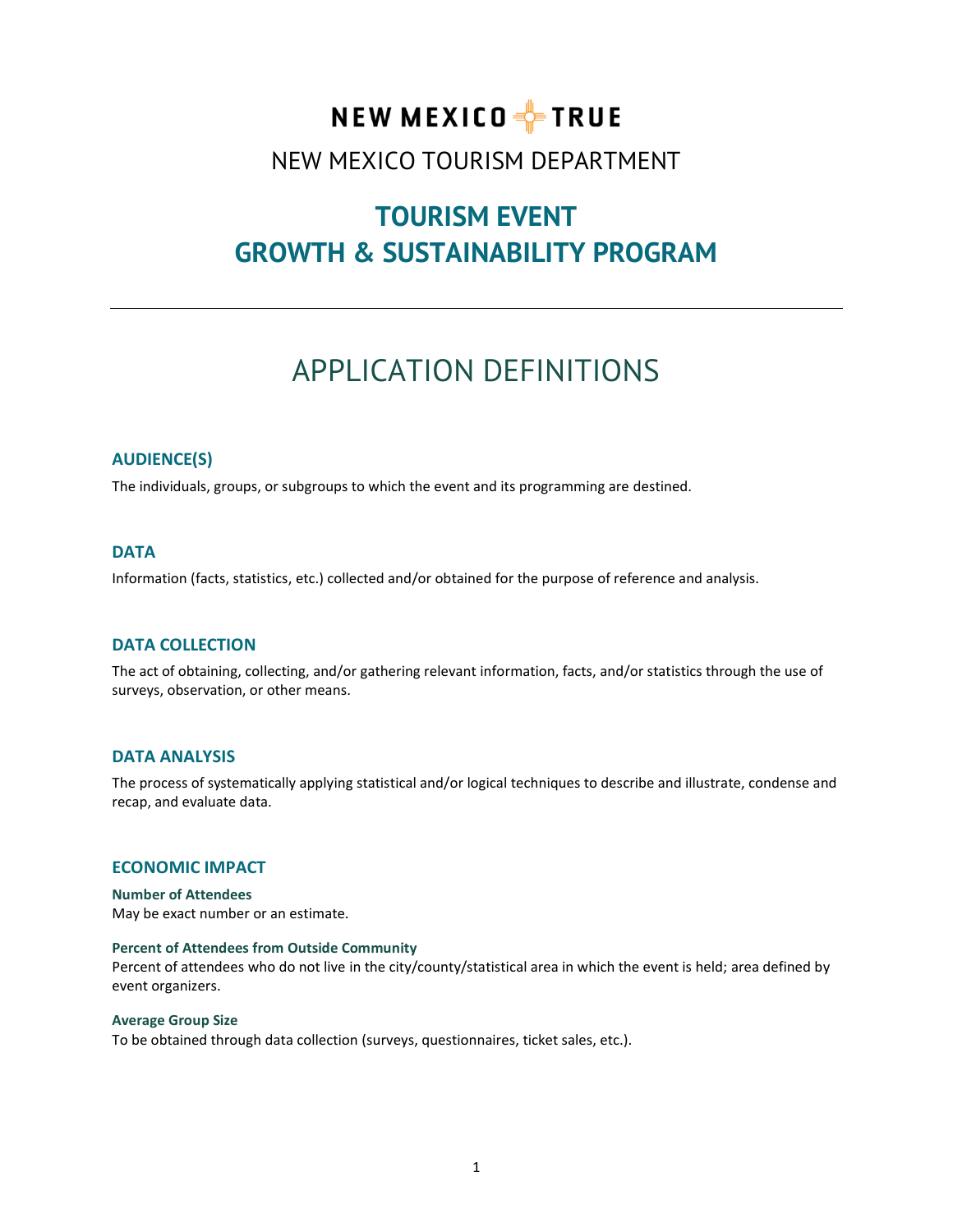#### **Average Number of Days Attended**

Average number of days attendees were present at the event. Calculation example: Average Number of Days Attended = Sum of Number of Days Attended / Sum of Number of Groups.

#### **Average Number of Nights in Area**

Average number of nights attendees from out of the area stayed in paid lodging (hotel/motel/resort/vacation rental/etc.), not with friends or relatives. Calculation example: Average Number of Nights in Area = Sum of Number of Nights / Sum of Number of Groups.

#### **Percent of Attendees Staying at Commercial Lodging**

Percent of event attendees from out of the area staying in paid lodging (hotel/motel/resort/vacation rental/etc.), not with friends or relatives.

**Average Nightly Lodging Cost** To be obtained through surveying of attendees or through published lodging rates for the area of the event.

#### **Average Daily Spend on Food and Beverage**

To be obtained through surveying of attendees, averaged.

#### **Average Daily Spending on Other**

To be obtained through surveying of attendees; includes anything that is not lodging or food/beverage. Examples: souvenirs, retail, fuel.

#### **EVENT**

For the purposes of this program, an event which meets **all** of the following criteria: 1. Drives out-of-state travel; 2. Drives in-state travel resulting in overnight stays; 3. Provides an experience aligned with the New Mexico True brand.

# **FISCAL AGENT**

Eligible fiscal agents include legal, nonprofit tourism-related organizations, as designated by the Internal Revenue Service (IRS); for-profit organizations; and municipalities, counties, and tribal governments within the State of New Mexico that promote New Mexico as a visitor destination.

# **FISCAL YEAR (FY)**

Year beginning on July 1 and ending on June 30. Example: FY22 = July 1, 2021 to June 30, 2022. FY23 = July 1, 2022 to June 30, 2023.

### **FUTURE GENERATIONS**

People and/or organizations who do not currently manage or participate in the event but who will eventually manage or participate in the event in the future; people and/or organizations who engage in the practice associated with the event (e.g. ballooning, mountain biking, etc.) who are necessary for the survival of the practice and, therefore, the event itself.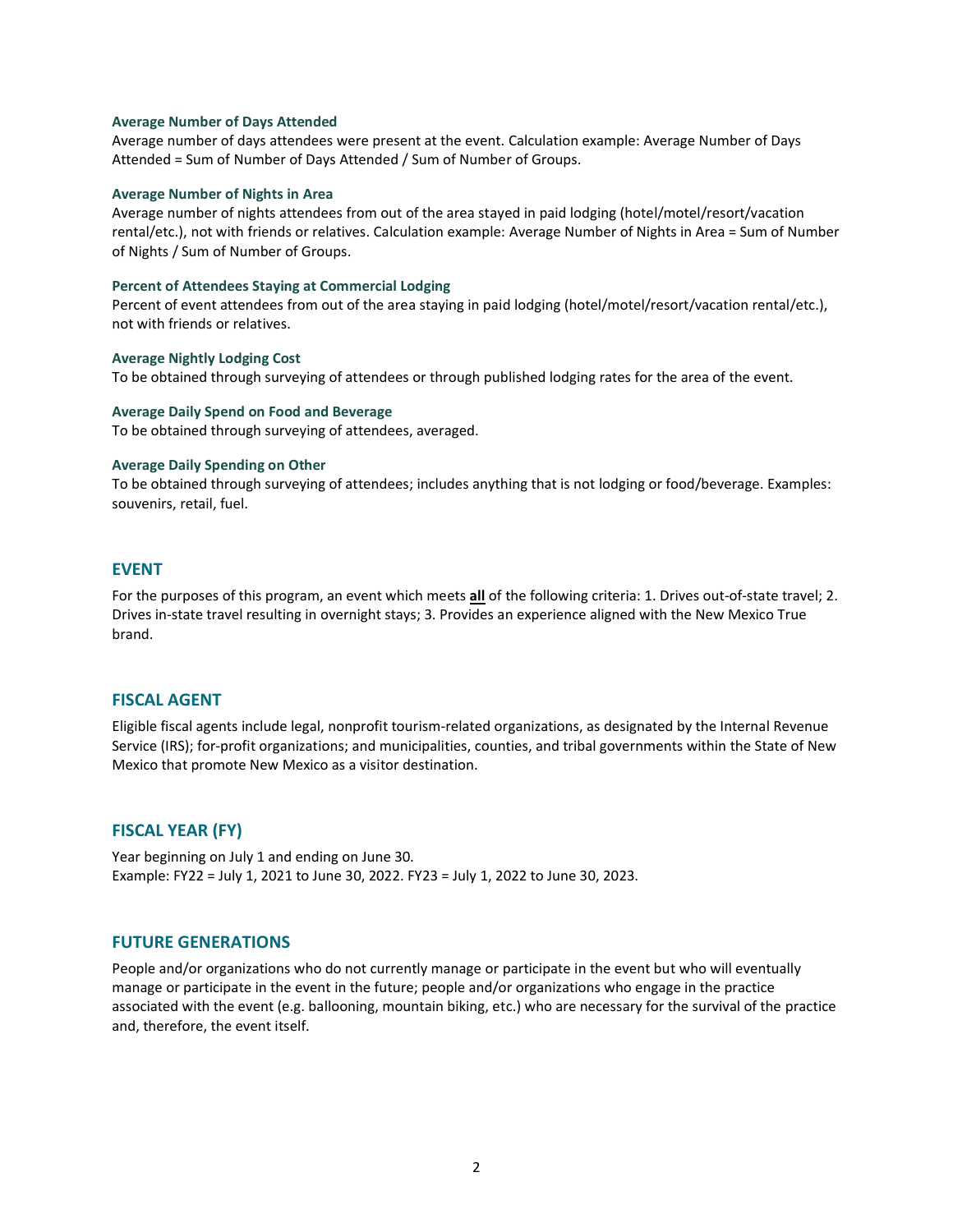### **HARD INFRASTRUCTURE**

Tangible/built/physical infrastructure and networks supporting the event. Examples: Venue(s), parking areas, event equipment *(see definition under "Equipment")*, communications networks, etc.

#### **IN-STATE**

Within the State of New Mexico.

#### **INTERNATIONAL**

For attendance: Any attendee residing outside of the United States of America (or its territories).

For sponsorships: Any organization with its primary location (headquarters) outside of the United States of America (or its territories).

### **LOCAL/IMMEDIATE REGION**

The county or counties in which the event is held; the area within a 50-mile radius of the event site.

#### **NATIONAL**

A person or organization with primary residence or location (headquarters) within the United States of America (or its territories) and outside of the State of New Mexico.

# **NMTD PROGRAMS**

Clean & Beautiful, Cooperative Marketing, Earned Media Cooperative Program, Group Event Venue Program, New Mexico True Certified, Rural Pathway Program, Strategic Events Recovery Readiness Initiative (SERRI).

# **OUT-OF-STATE**

A person or organization traveling from outside of the State of New Mexico and from within the United States of America (or its territories).

# **PARTNERSHIP**

Existing relationship with another organization for the purpose of planning, marketing, and executing the event.

# **PROGRAMMING**

Event schedule, agenda, entertainment, activities, lineup, etc.